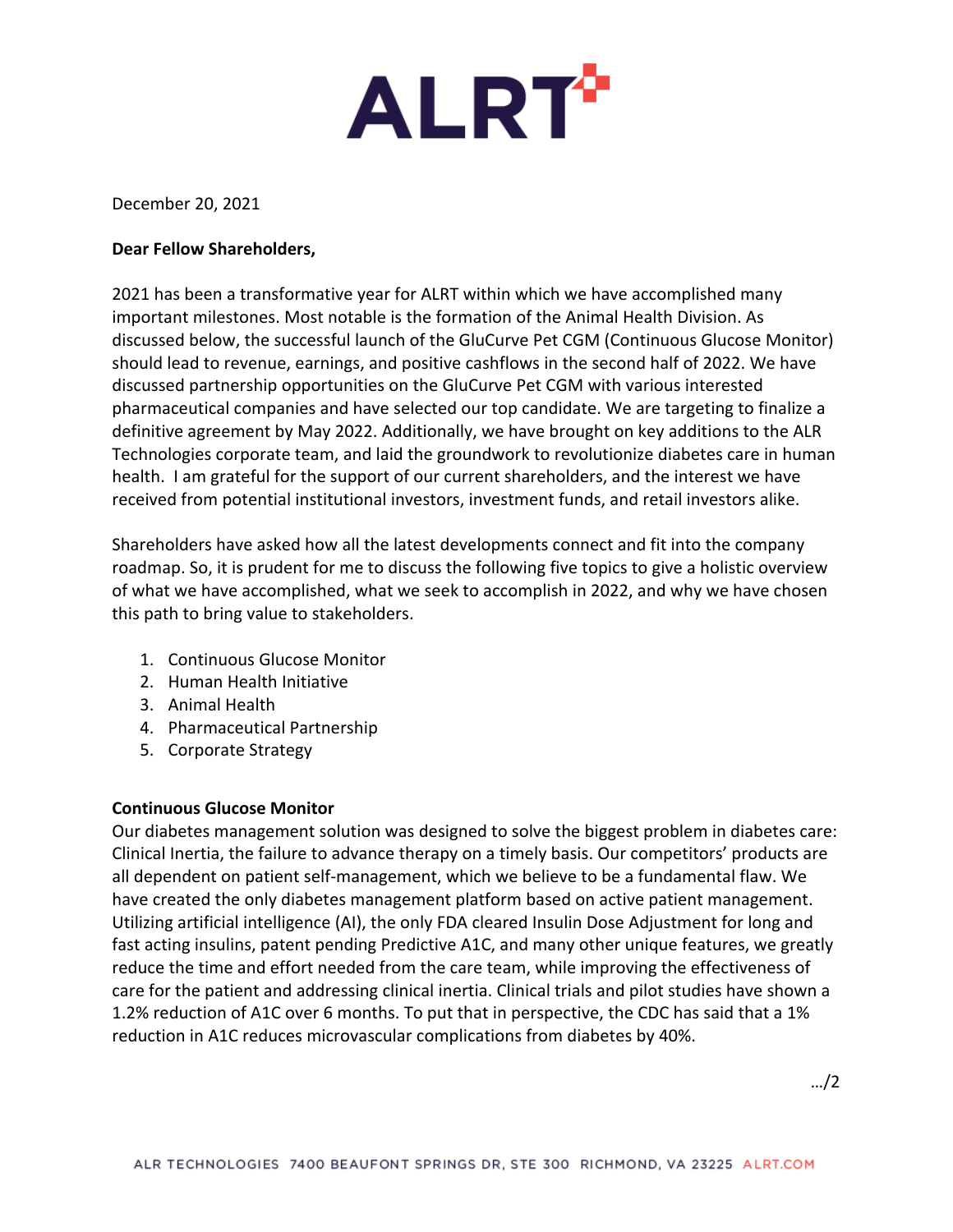December 20, 2021 Page 2

Essentially, we know our Diabetes Solution works well from the feedback and data we received from studies and trials. But while we believe we have the best-in-class platform, it is utilizing a Blood Glucose Meter (BGM) to collect data. BGMs and diabetes test strips are quickly becoming a thing of the past. The industry wants CGMs, which are the best-in-class hardware for checking blood sugar. The growing demand for CGMs has stifled our attempts to sell our system paired with BGMs to payers, despite the positive results we have documented.

### **Human Health Initiative**

While CGM systems are the way of the future for diabetes care, only a small fraction of the 500 million plus diabetics are utilizing those available from the current manufacturers due to several reasons, but in our estimate, it is primarily because of price. The current monthly cost of a CGM system ranges from \$108-\$500+ while the average monthly cost of a BGM and strips is less than \$30. We see this as the key barrier to CGM adoption and plan to offer the ALRT Diabetes Solution with CGMs to payers for a monthly price competitive to BGMs. We are seeking to begin trials on the CGM in the summer of 2022 and thereafter will expect to file for FDA clearance with a target launch date of Q4 2023 to Q1-2024.

## **Animal Health – GluCurve Pet CGM**

While we are diligently working on commercialization in human health over the next two years, we have identified and executed on an immediate opportunity in animal health that we believe should produce positive cashflow in 2022. There is a desperate need in veterinary medicine for a better way of monitoring blood sugar levels in diabetic pets.

The current standard of care is for a veterinarian to perform an in-clinic glucose curve which consists of drawing blood from the pet every two hours to test in a BGM, and manually recording the blood sugar levels. This method is burdensome, costly, only produces 6-7 blood sugar readings, and most importantly often produces inaccurate results from the stress on the pet being crated in a clinic for 10-12 hours and constantly having its blood drawn.

When a pet is diagnosed with diabetes, insulin is given to regulate its blood sugar levels and an in-clinic glucose curve is performed. Starting doses are typically low for safety reasons so the veterinarian will adjust the dose, frequency, or type of insulin the pet is prescribed based on the results and then another glucose curve will be performed. This process repeats until the pet's blood sugar is properly regulated, then it is recommended the pet return every 3-4 months for a maintenance in-clinic glucose curve to ensure continued blood sugar regulation by adjusting the insulin prescription as needed.

…/3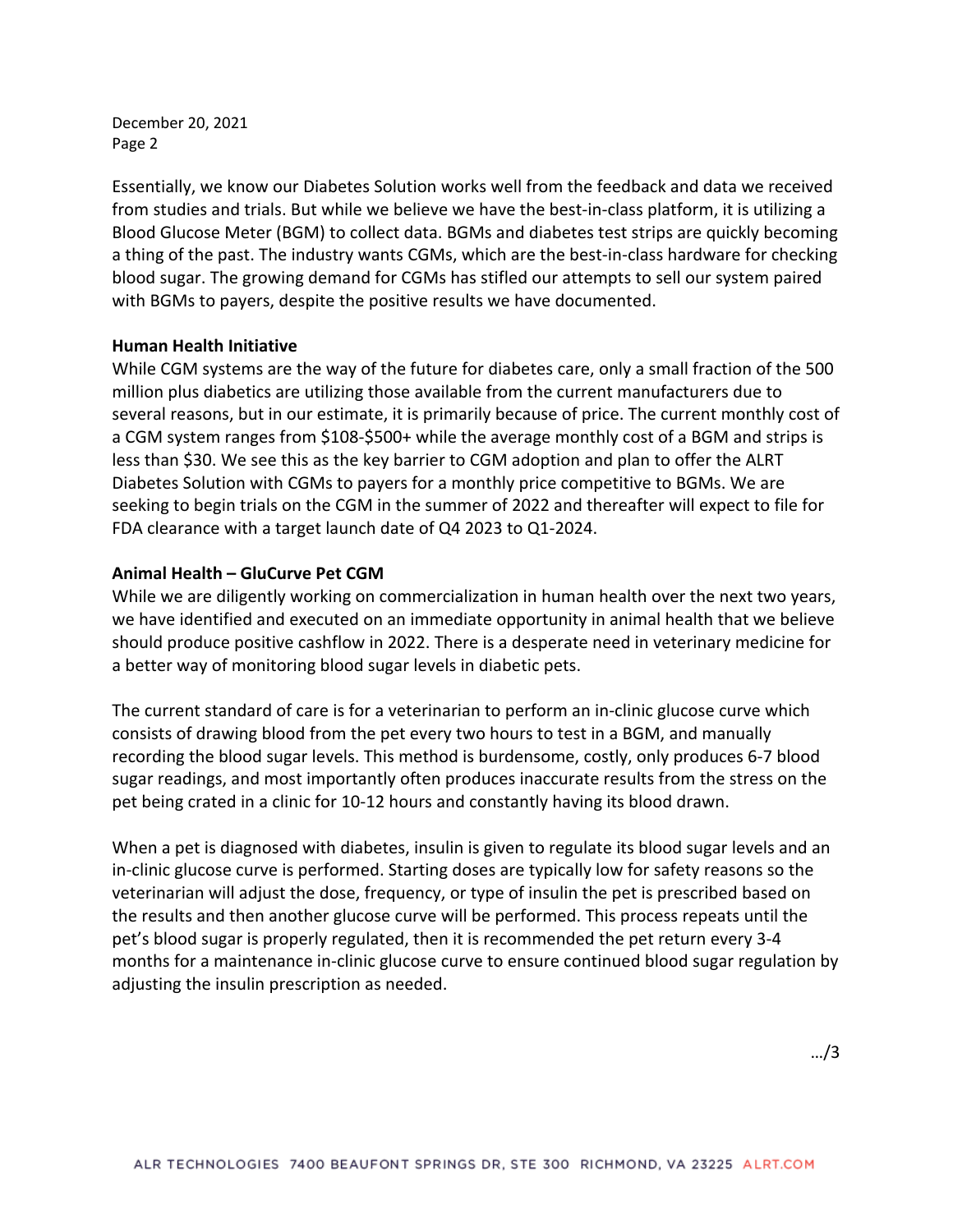December 20, 2021 Page 3

The GluCurve Pet CGM will replace the current in-clinic glucose curve method of testing and be used for maintenance 3-4+ times a year, along with the 2+ times typically needed on newly diagnosed pets. The GluCurve Pet CGM is not intended to be worn constantly in the same manner as a human.

We are often asked why the market research firm indicated a 97% adoption rate for the GluCurve Pet CGM and why we anticipate becoming the standard of care. The answer is really quite simple. The GluCurve Pet CGM is financially favorable for both the veterinarians and the pet owner to use over current methods. It greatly reduces the effort and time of the clinic, i.e. costs and avoids the stress put on the pet. More importantly the data it produces results in faster, more effective, and less expensive regulation of blood sugar in diabetic pets. To be blunt, it is a better and cheaper than the current methods.

Another question that comes up is how do we ensure the GluCurve Pet CGM stays on the pet or what happens if it falls off? Again, the answer is quite simple. Although the GluCurve Pet CGM is approved to use for up to 14 days, it is not required to be used for that length of time. Inclinic glucose curves produce up to 7 data points over 12 hours. The GluCurve Pet CGM provides 240 data points every 12 hours without elevated readings from stress and in the reallife home setting. Therefore, whether it is worn for 14 days or for 1 day it provides drastically more information to the veterinarian at a much more affordable price to the pet owner.

The GluCurve Pet CGM provides diabetic patient management unique to veterinary medicine. We have adapted our human health software to animal health allowing us to offer insulin dose suggestions and guidelines for different insulins sold by different companies, along with the ability to collect enormous amounts of data on how pets react to each insulin. All of which is very valuable to insulin manufacturers and pharmaceutical companies in the animal health space.

There are an estimated 2 million diabetic pets within immediate reach and the potential of an additional 2.5 million more around the world. With a need for 2+ units at the initial diagnosis and 3+ units for yearly maintenance, the revenue and earnings potential are very strong.

### **Pharmaceutical Partnership**

The revenue stream, insulin data, and brand value for being the market leader in diabetes by selling the first and only pet CGM is all of great value to various animal health companies. We have received several expressions of interest in purchasing a stake in the GluCurve Pet CGM or even a controlling interest. While we can certainly go to market utilizing the major distributors

…/4